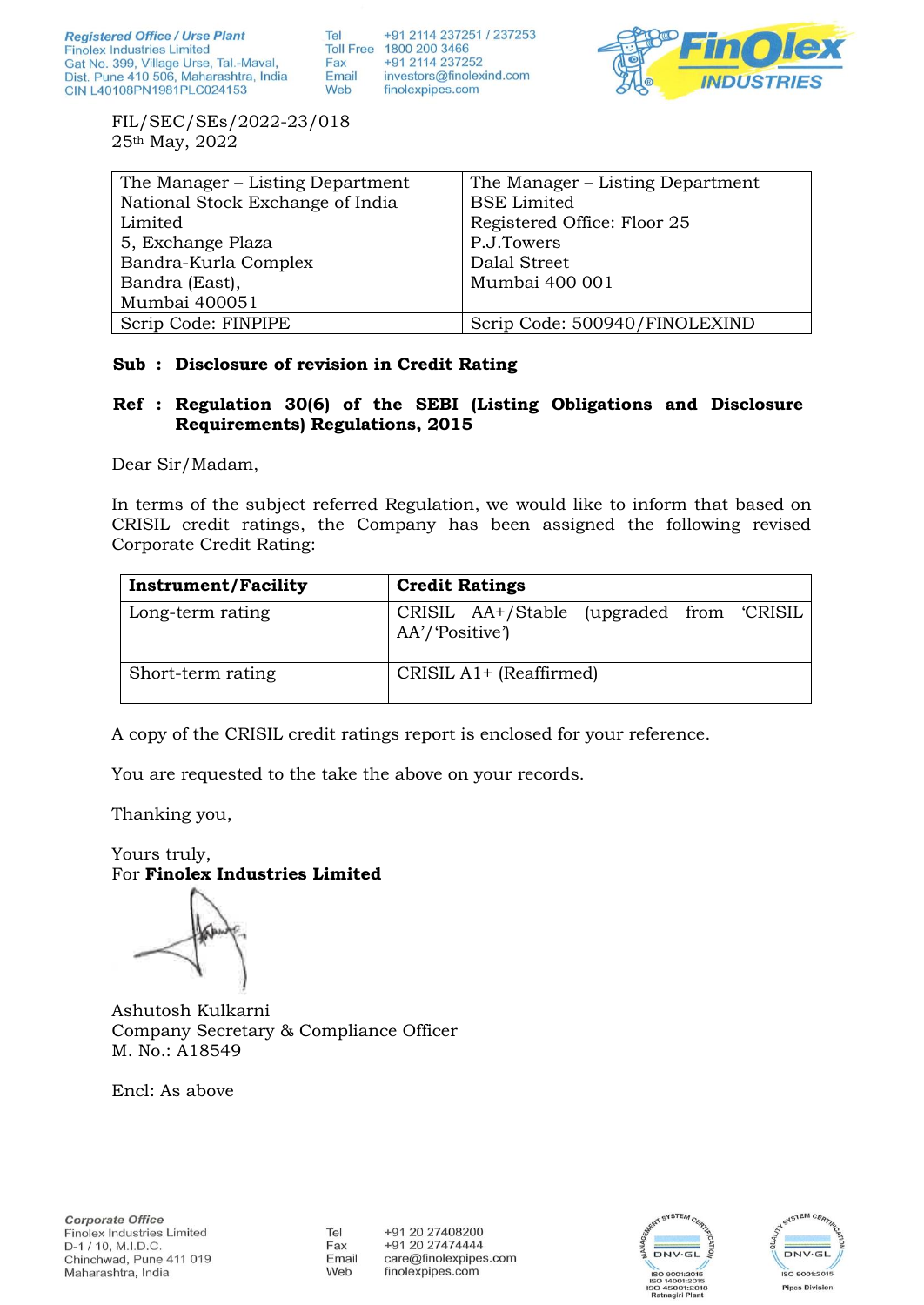# **Ratings**

CRISIL Ratings Limited (A subsidiary of CRISIL Limited)



# **Rating Rationale**

May 25, 2022 | Mumbai

# **Finolex Industries Limited**

*Long-term rating upgraded to 'CRISIL AA+/Stable'; short-term rating reaffirmed*

#### **Rating Action**

| ∣ Total Bank Loan Facilities Rated | ∣ Rs.1378.25 Crore                                               |  |
|------------------------------------|------------------------------------------------------------------|--|
| ∣ Long Term Rating                 | CRISIL AA+/Stable (Upgraded from 'CRISIL<br><b>AA/Positive')</b> |  |
| Short Term Rating                  | CRISIL A1+ (Reaffirmed)                                          |  |

*<sup>1</sup> crore = 10 million*

*Refer to Annexure for Details of Instruments & Bank Facilities*

#### **Detailed Rationale**

CRISIL Ratings has upgraded its rating on the long-term bank facilities of Finolex Industries Limited (FIL or 'the company') to **'CRISIL AA+/Stable'** from 'CRISIL AA/Positive'. The short-term rating has been reaffirmed at 'CRISIL A1+'.

The upgrade factors in the enhanced product diversity with share of non-agri products rising to around 40% during fiscal 2022, compared to 30-35% two years ago. The rating action also reflects the improved financial risk profile, as indicated by net cash position (cash and equivalent less gross debt) improving to over Rs 1,500 crore as on March 31, 2022, from around Rs 600 crore as on June 30, 2021. Healthy cash accrual, aided by strong operating performance, along with sale of around 34.88 acres of land in Pune in the last quarter of fiscal 2022, has boosted liquidity.

Revenue has grown by around 34% during fiscal 2022, aided by higher realisations, though volume rose by a modest 3%. Operating margin was healthy around 22% in fiscal 2022, despite moderating from the peak of around 29% in fiscal 2021. While a correction in prices of polyvinyl chloride (PVC) may lead to further moderation, the margin is likely to be healthy above 18% on a sustainable basis and this is a key monitorable.

Cash surplus may be impacted by the yearly dividend payout and sizeable capital expenditure (capex) plans for the pipe division, but should still be healthy. However, any large outflow due to a major capex and/or shareholder payout is a key rating sensitivity factor.

The ratings continue to reflect the established market position of FIL in the PVC resin and pipe segments, its high operating efficiency, driven by the integrated production process and its strong financial risk profile. These rating strengths are partially offset by susceptibility to volatility in raw material prices.

### **Analytical Approach**

CRISIL Ratings has adjusted the networth of FIL for the circular investments between FIL and Finolex Cables Ltd (rated 'CRISIL AA+/Stable/CRISIL A1+').

#### **Key Rating Drivers & Detailed Description Strengths:**

- **Established market position in the domestic PVC resin and pipes segments:** FIL is amongst the largest players in the domestic PVC resin and pipe segments. It holds a market share of over 20% in the organised PVC pipe market (in terms of volume sold).
- **High operating efficiency, driven by in-house PVC resin capacity and 43-megawatt (MW) captive power:** FIL is the only large vertically integrated player in the domestic market as it produces its majority requirement of PVC resin, the major raw material used in pipe manufacturing. Interdivisional transfer of raw material has accounted for around 73% of total revenue from PVC resign segment in fiscal 2022, vis-à-vis 11% in fiscal 2008.
- **Strong financial risk profile**: Financial risk profile is marked by negligible gearing of 0.1 time as on March 31, 2022, in the absence of any long-term debt or major capex plans. Debt protection metrics were strong, with interest cover of around 79 times in fiscal 2022. Liquidity has improved further, as reflected in net cash and equivalent aggregating above Rs 1,500 crore as on March 31, 2022, supported by healthy cash accrual and proceeds from sale of 34.88 acres of land in the last quarter of fiscal 2022.

#### **Weakness:**

**Susceptibility to volatility in raw material prices:** Profitability remains volatile to movement in international prices of PVC and its raw materials: ethylene dichloride (EDC), ethylene, and vinyl chloride monomer (VCM). Furthermore, as most of the raw material required for manufacturing PVC resin is imported, inventory-related risk is also high.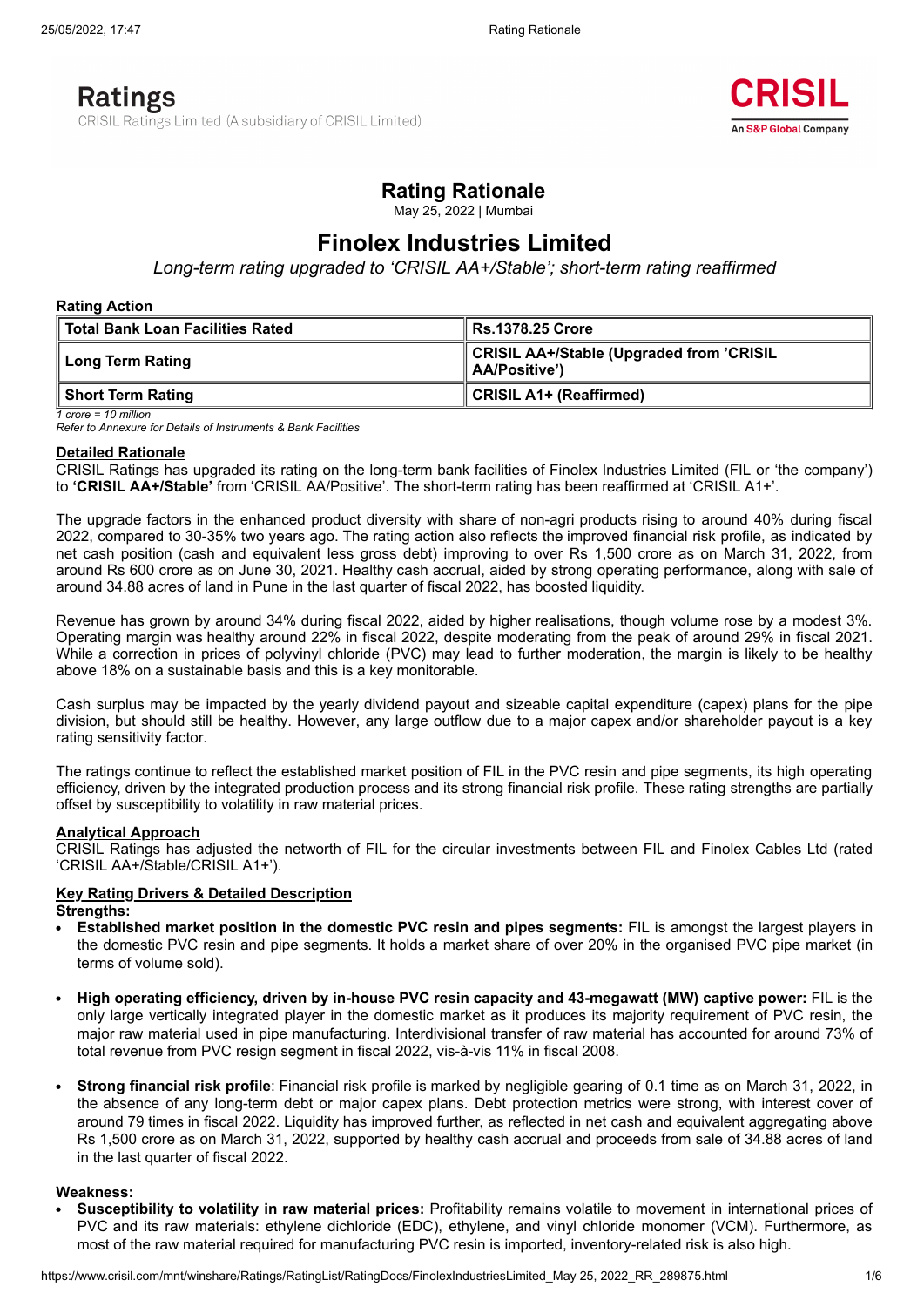## **Liquidity: Strong**

Expected cash accrual of over Rs 250 crore per annum will continue to support liquidity in the absence of any debt. Net cash and equivalents were above Rs 1,500 crore as on March 31, 2022. Moderate capex of Rs 150-200 crore per annum is likely to be funded through internal accrual going forward. Bank limit also has adequate cushion to cover the incremental working capital expenses.

## **Outlook: Stable**

CRISIL Ratings believes that FIL will benefit from its strong market position and operating efficiency, while maintaining its healthy financial risk profile over the medium term.

### **Rating Sensitivity factors**

#### **Upward factors**

- Improvement in business risk profile, driven by increased geographical reach as well as product diversification
- Sustenance of healthy double-digit revenue growth and operating margin of over 20% along with a healthy financial risk  $\bullet$ profile

### **Downward factors**

- Steep decline in revenue, with operating margin falling below 16% on sustained basis
- Significant weakening of the capital structure or debt protection metrics
- Sizeable reduction in cash surpluses due to higher-than-expected shareholder payouts or large debt funded capex

### **About the Company**

FIL is the third-largest player in the PVC resin market and second largest manufacturer of PVC pipes in India. The company has three manufacturing facilities, one each in Pune and Ratnagiri (both in Maharashtra) and Masar, near Vadodara in Gujarat. The company is the only backward integrated player, with in-house PVC resin capacity and 43 MW captive power, aiding cost control.

#### **Key Financial Indicators**

| As on/for the period ended March 31 |                 | 2022  | 2021  |
|-------------------------------------|-----------------|-------|-------|
| <b>Revenue</b>                      | <b>Rs</b> crore | 4.647 | 3454  |
| <b>Profit after tax (PAT)</b>       | Rs crore        | 1.053 | 728   |
| <b>PAT margin</b>                   | %               | 22.7  | 21.1  |
| Adjusted debt/adjusted networth     | Times           | 0.10  | 0.09  |
| Interest coverage                   | Times           | 78.6  | 146.4 |

### **Any other information:** Not applicable

### **Note on complexity levels of the rated instrument:**

CRISIL Ratings' complexity levels are assigned to various types of financial instruments. The CRISIL Ratings' complexity levels are available on [www.crisil.com/complexity-levels.](http://www.crisil.com/complexity-levels) Users are advised to refer to the CRISIL Ratings' complexity levels for instruments that they consider for investment. Users may also call the Customer Service Helpdesk with queries on specific instruments.

### **Annexure - Details of Instrument(s)**

| <b>ISIN</b> | Name of instrument                              | Date of<br>allotment | Coupon<br>rate $(%)$ | <b>Maturity</b><br>date | <b>Issue size</b><br>(Rs crore) | Complexity<br>levels | <b>Rating assigned</b><br>with outlook |
|-------------|-------------------------------------------------|----------------------|----------------------|-------------------------|---------------------------------|----------------------|----------------------------------------|
| <b>NA</b>   | Cash Credit                                     | NA                   | NA                   | ΝA                      | 120.25                          | NA                   | CRISIL AA+/Stable                      |
| <b>NA</b>   | Letter of credit & Bank<br>Guarantee*           | NA                   | NA.                  | <b>NA</b>               | 1250.0                          | ΝA                   | CRISIL A1+                             |
| <b>NA</b>   | Proposed Long Term<br><b>Bank Loan Facility</b> | NA                   | NA                   | <b>NA</b>               | 8.0                             | NA                   | CRISIL AA+/Stable                      |

*\*Letter of credit and bank guarantee are interchangeable with buyer's credit.*

### **Annexure - Rating History for last 3 Years**

|                                               |           | Current                      |                      |      | 2022 (History)           |          | 2021                                                   |          | 2020                                                 |          | 2019                                                 | Start of<br>2019                              |
|-----------------------------------------------|-----------|------------------------------|----------------------|------|--------------------------|----------|--------------------------------------------------------|----------|------------------------------------------------------|----------|------------------------------------------------------|-----------------------------------------------|
| Instrument                                    | Type      | <b>Outstanding</b><br>Amount | Rating               | Date | Rating                   | Date     | Rating                                                 | Date     | Rating                                               | Date     | Rating                                               | Rating                                        |
| <b>Fund Based</b><br><b>Facilities</b>        | LΤ        | 128.25                       | CRISIL<br>AA+/Stable |      | $\overline{\phantom{a}}$ | 29-10-21 | <b>CRISIL</b><br>AA/Positive<br><b>CRISIL</b><br>$A1+$ | 18-12-20 | <b>CRISIL</b><br>$A1+$<br><b>CRISIL</b><br>AA/Stable | 26-09-19 | <b>CRISIL</b><br>$A1+$<br><b>CRISIL</b><br>AA/Stable | CRISIL<br>A1+ /<br><b>CRISIL</b><br>AA/Stable |
| Non-Fund<br><b>Based</b><br><b>Facilities</b> | <b>ST</b> | 1250.0                       | <b>CRISIL</b><br>A1+ |      | $\overline{\phantom{a}}$ | 29-10-21 | <b>CRISIL</b><br>$A1+$                                 | 18-12-20 | <b>CRISIL</b><br>$A1+$                               | 26-09-19 | <b>CRISIL</b><br>$A1+$                               | <b>CRISIL</b><br>$A1+$                        |

*All amounts are in Rs.Cr.*

### **Annexure - Details of Bank Lenders & Facilities**

| <b>Facility</b>    | <b>Amount (Rs.Crore)</b> | Rating                   |
|--------------------|--------------------------|--------------------------|
| <b>Cash Credit</b> |                          | <b>CRISIL AA+/Stable</b> |
| <b>Cash Credit</b> | 10                       | <b>CRISIL AA+/Stable</b> |
| <b>Cash Credit</b> | 50                       | <b>CRISIL AA+/Stable</b> |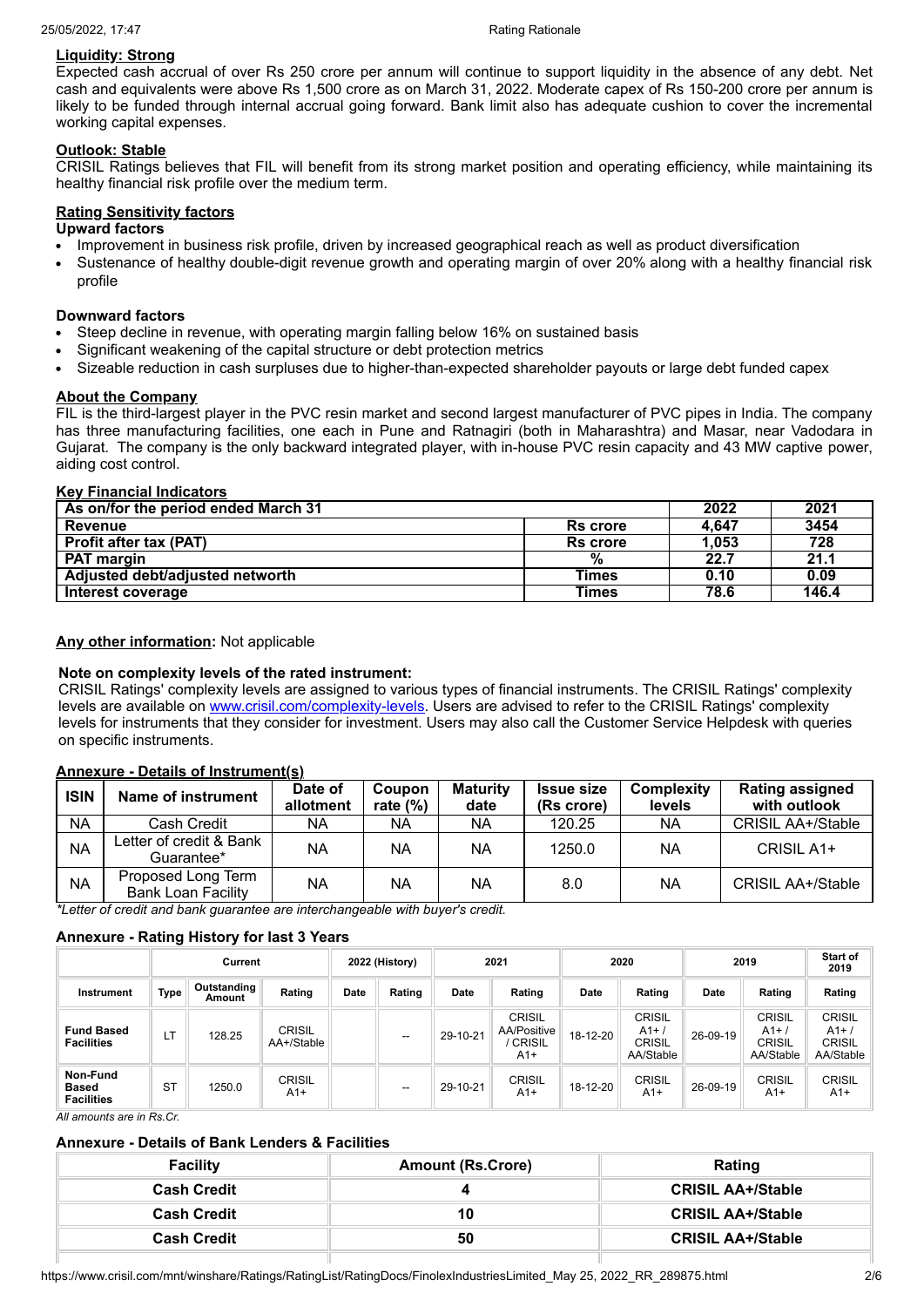| <b>Cash Credit</b>                              | 6.25 | <b>CRISIL AA+/Stable</b> |
|-------------------------------------------------|------|--------------------------|
| <b>Cash Credit</b>                              | 50   | <b>CRISIL AA+/Stable</b> |
| Letter of credit & Bank Guarantee*              | 500  | <b>CRISIL A1+</b>        |
| Letter of credit & Bank Guarantee*              | 50   | <b>CRISIL A1+</b>        |
| Letter of credit & Bank Guarantee*              | 200  | <b>CRISIL A1+</b>        |
| Letter of credit & Bank Guarantee*              | 500  | <b>CRISIL A1+</b>        |
| <b>Proposed Long Term Bank Loan</b><br>Facility | 8    | <b>CRISIL AA+/Stable</b> |

*\*Letter of credit and bank guarantee are interchangeable with buyer's credit.*

## **Criteria Details**

| Links to related criteria                                                 |                            |                                  |  |  |  |
|---------------------------------------------------------------------------|----------------------------|----------------------------------|--|--|--|
| <b>CRISILs Approach to Financial Ratios</b>                               |                            |                                  |  |  |  |
| <b>Rating criteria for manufaturing and service sector companies</b>      |                            |                                  |  |  |  |
| <b>CRISILs Bank Loan Ratings - process, scale and default recognition</b> |                            |                                  |  |  |  |
|                                                                           |                            |                                  |  |  |  |
| <b>Media Relations</b>                                                    | <b>Analytical Contacts</b> | <b>Customer Service Helpdesk</b> |  |  |  |

**Aveek Datta** Media Relations **CRISIL Limited** M: +91 99204 93912 B: +91 22 3342 3000 [AVEEK.DATTA@crisil.com](mailto:AVEEK.DATTA@crisil.com)

**Prakruti Jani** Media Relations **CRISIL Limited** M: +91 98678 68976 B: +91 22 3342 3000 [PRAKRUTI.JANI@crisil.com](mailto:PRAKRUTI.JANI@crisil.com)

**Rutuja Gaikwad** Media Relations **CRISIL Limited** B: +91 22 3342 3000 **[Rutuja.Gaikwad@ext-crisil.com](mailto:Rutuja.Gaikwad@ext-crisil.com)** Anuj Sethi Senior Director **CRISIL Ratings Limited** B:+91 44 6656 3100 [anuj.sethi@crisil.com](https://www.crisil.com/mnt/winshare/Ratings/RatingList/RatingDocs/anuj.sethi@crisil.com)

Anand Kulkarni Director **CRISIL Ratings Limited** B:+91 22 3342 3000 [Anand.Kulkarni@crisil.com](https://www.crisil.com/mnt/winshare/Ratings/RatingList/RatingDocs/Anand.Kulkarni@crisil.com)

Nelisent Purti Senior Rating Analyst **CRISIL Ratings Limited** B:+91 22 3342 3000 [Nelisent.Purti@crisil.com](https://www.crisil.com/mnt/winshare/Ratings/RatingList/RatingDocs/Nelisent.Purti@crisil.com) Timings: 10.00 am to 7.00 pm Toll free Number:1800 267 1301

For a copy of Rationales / Rating Reports: [CRISILratingdesk@crisil.com](mailto:CRISILratingdesk@crisil.com)

For Analytical queries: [ratingsinvestordesk@crisil.com](mailto:ratingsinvestordesk@crisil.com)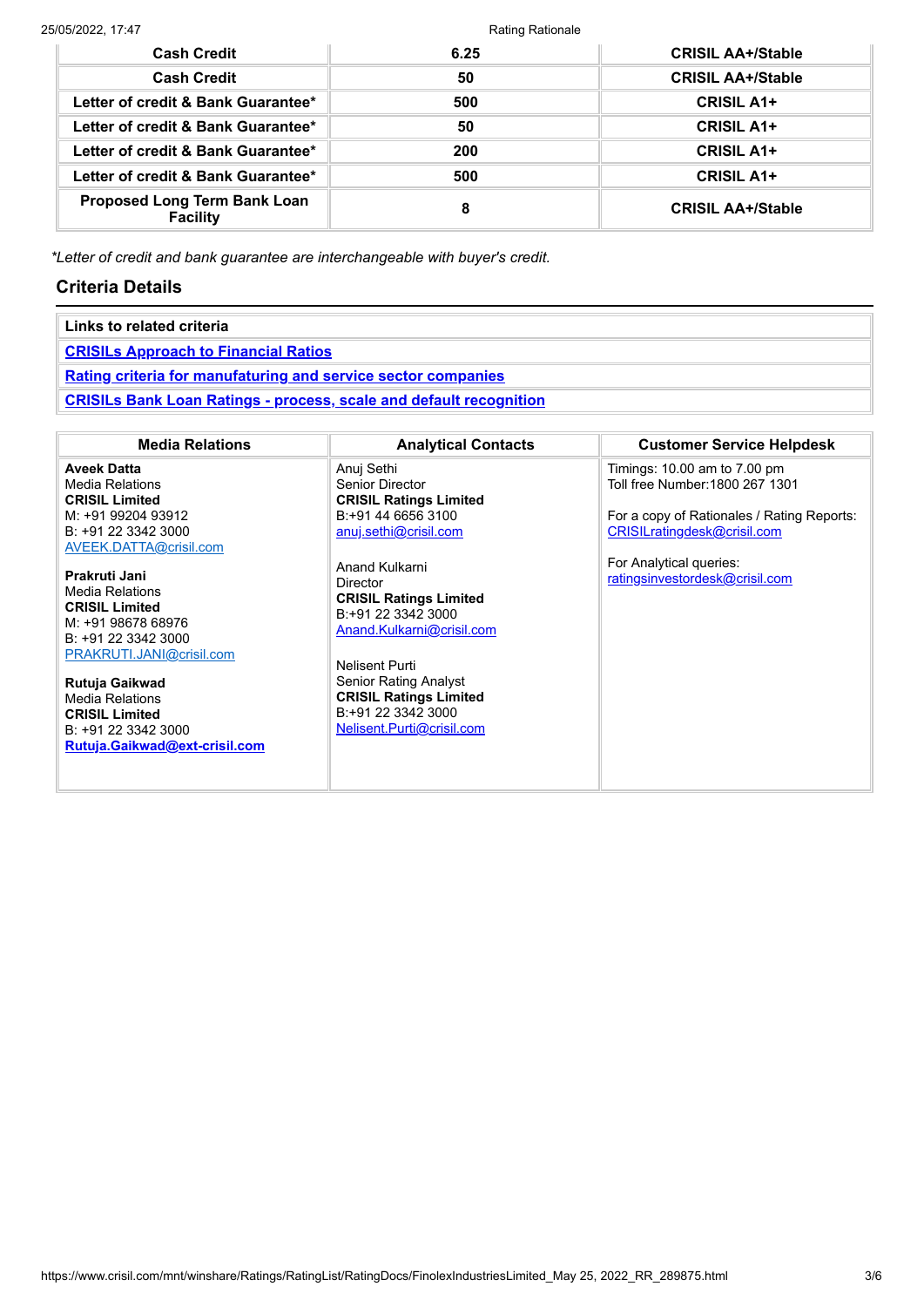25/05/2022, 17:47 Rating Rationale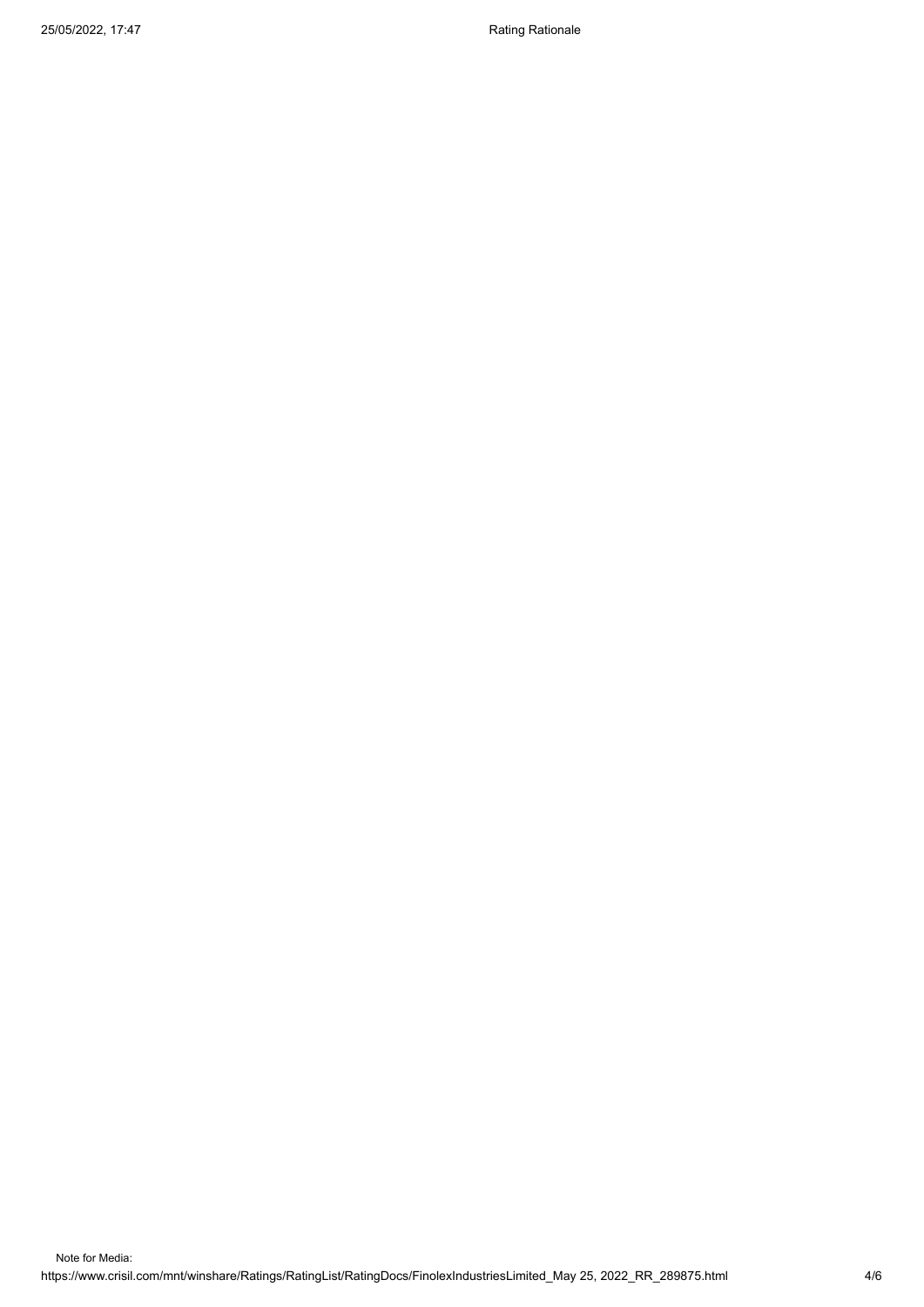This rating rationale is transmitted to you for the sole purpose of dissemination through your newspaper/magazine/agency. The rating rationale may be used by you in full or in part without changing the meaning or context thereof but with due credit to CRISIL Ratings. However, CRISIL Ratings alone has the sole right of distribution (whether directly or indirectly) of its rationales for consideration or otherwise through any media including websites and portals.

#### **About CRISIL Ratings Limited (A subsidiary of CRISIL Limited)**

CRISIL Ratings pioneered the concept of credit rating in India in 1987. With a tradition of independence, analytical rigour and innovation, we set the standards in the credit rating business. We rate the entire range of debt instruments, such as bank loans, certificates of deposit, commercial paper, non-convertible/convertible/partially convertible bonds and debentures, perpetual bonds, bank hybrid capital instruments, asset-backed and mortgage-backed securities, partial guarantees and other structured debt instruments. We have rated over 33,000 large and mid-scale corporates and financial institutions. We have also instituted several innovations in India in the rating business, including ratings for municipal bonds, partially guaranteed instruments and infrastructure investment trusts (InvITs).

CRISIL Ratings Limited ('CRISIL Ratings') is a wholly-owned subsidiary of CRISIL Limited ('CRISIL'). CRISIL Ratings Limited is registered in India as a credit rating agency with the Securities and Exchange Board of India ("SEBI").

For more information, visit [www.crisilratings.com](http://www.crisilratings.com/)

#### **About CRISIL Limited**

CRISIL is a global analytical company providing ratings, research, and risk and policy advisory services. We are India's leading ratings agency. We are also the foremost provider of high-end research to the world's largest banks and leading corporations.

CRISIL is majority owned by S&P Global Inc, a leading provider of transparent and independent ratings, benchmarks, analytics and data to the capital and commodity markets worldwide.

For more information, visit [www.crisil.com](http://www.crisil.com/)

Connect with us: [TWITTER](https://twitter.com/CRISILLimited) | [LINKEDIN](http://www.linkedin.com/company/crisil) | [YOUTUBE](https://www.youtube.com/user/CRISILLimited) | [FACEBOOK](https://www.facebook.com/CRISILLimited)

#### **CRISIL PRIVACY NOTICE**

CRISIL respects your privacy. We may use your contact information, such as your name, address and email id to fulfil your request and service your account and to provide you with additional information from CRISIL. For further information on CRISIL's privacy policy please visit www.crisil.com

#### **DISCLAIMER**

This disclaimer is part of and applies to each credit rating report and/or credit rating rationale ('report') that is provided by CRISIL Ratings Limited ('CRISIL Ratings'). To avoid doubt, the term 'report' includes the information, ratings and other content forming part of the report. The report is intended for the jurisdiction of India only. This report does not constitute an offer of services. Without limiting the generality of the foregoing, nothing in the report is to be construed as CRISIL Ratings providing or intending to provide any services in jurisdictions where CRISIL Ratings does not have the necessary licenses and/or registration to carry out its business activities referred to above. Access or use of this report does not create a client relationship between CRISIL Ratings and the user.

We are not aware that any user intends to rely on the report or of the manner in which a user intends to use the report. In preparing our report we have not taken into consideration the objectives or particular needs of any particular user. It is made abundantly clear that the report is not intended to and does not constitute an investment advice. The report is not an offer to sell or an offer to purchase or subscribe for any investment in any securities, instruments, facilities or solicitation of any kind to enter into any deal or transaction with the entity to which the report pertains. The report should not be the sole or primary basis for any investment decision within the meaning of any law or regulation (including the laws and regulations applicable in the US).

Ratings from CRISIL Ratings are statements of opinion as of the date they are expressed and not statements of fact or recommendations to purchase, hold or sell any securities/instruments or to make any investment decisions. Any opinions expressed here are in good faith, are subject to change without notice, and are only current as of the stated date of their issue. CRISIL Ratings assumes no obligation to update its opinions following publication in any form or format although CRISIL Ratings may disseminate its opinions and analysis. The rating contained in the report is not a substitute for the skill, judgment and experience of the user, its management, employees, advisors and/or clients when making investment or other business decisions. The recipients of the report should rely on their own judgment and take their own professional advice before acting on the report in any way. CRISIL Ratings or its associates may have other commercial transactions with the entity to which the report pertains.